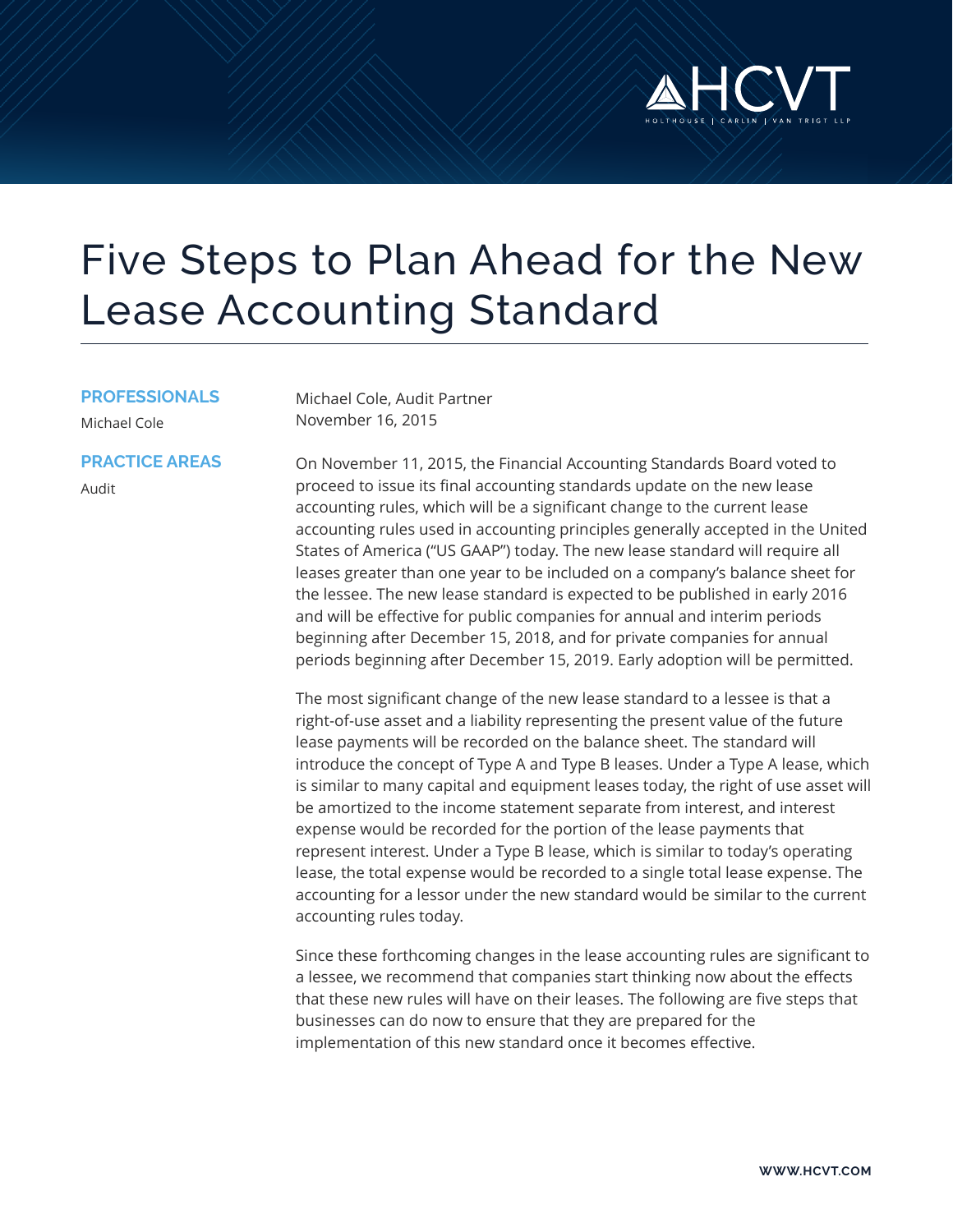

## **1. Take "Inventory" of Leases**

The first step to prepare for the effects of the new lease standard is for companies to perform an analysis on their capital and operating leases as they stand today. The analysis should also include leases that are projected to be entered into or current leases that will be amended in the upcoming years. Once the inventory is complete, companies can determined the effect that the new lease standard will have on their financial statements both by adding the leases to the balance sheet as well as the income statement effects that the ongoing future activities will have on the results of operations.

#### **2. EBITDA Impacts**

Since many companies use Earnings Before Interest, Taxes, Depreciation and Amortization ("EBITDA") to measure a company's performance, this new lease standard will likely have an impact on EBITDA, and for companies with multiple leases, this impact could be significant. As discussed above, Type A leases will likely result in an increase to EBITDA since amortization of the right-of-use asset and interest related to lease payment will likely be added back to earnings. EBITDA will likely decrease for Type B leases since the entire expense will be recorded to operations. Companies should consider the effects that the new lease standards will have on their current and future EBITDA amounts.

#### **3. Debt Covenants**

Companies that have credit facilities that require financial covenant compliance on a periodic basis will likely be affected by the new standard. In most cases, the lease obligation will be split into current and long-term portions. This will affect such ratios as current ratio, working capital and other ratios that involve current liabilities. Additionally, some banks may now consider the lease obligation amounts as debt, so the debt to equity ratios may be affected. It is advised that companies work with their financial institutions in the next couple years to discuss the impacts that the new lease standard will have on their covenants and consider revising the compliance requirements as necessary to avoid violations.

#### **4. Cash Flows**

When companies are negotiating leases, the timing and amount of monthly lease payments is an important factor to both the lessee and lessor. Items as rent abatement (free rent), rent increases over the lease term and tenant improvement allowances are examples of negotiating points when entering into new leases that ultimately affect a lessee's cash flows. Although the new lease standard will not affect the timing of payments on current leases, it could affect the negotiations of the cash flows and other financial incentives of new leases that will be entered into in the future. Before entering into new leases, companies should perform an analysis of the financial statement effects under the guidelines of the new lease standard.

### **5. Educating Team Members**